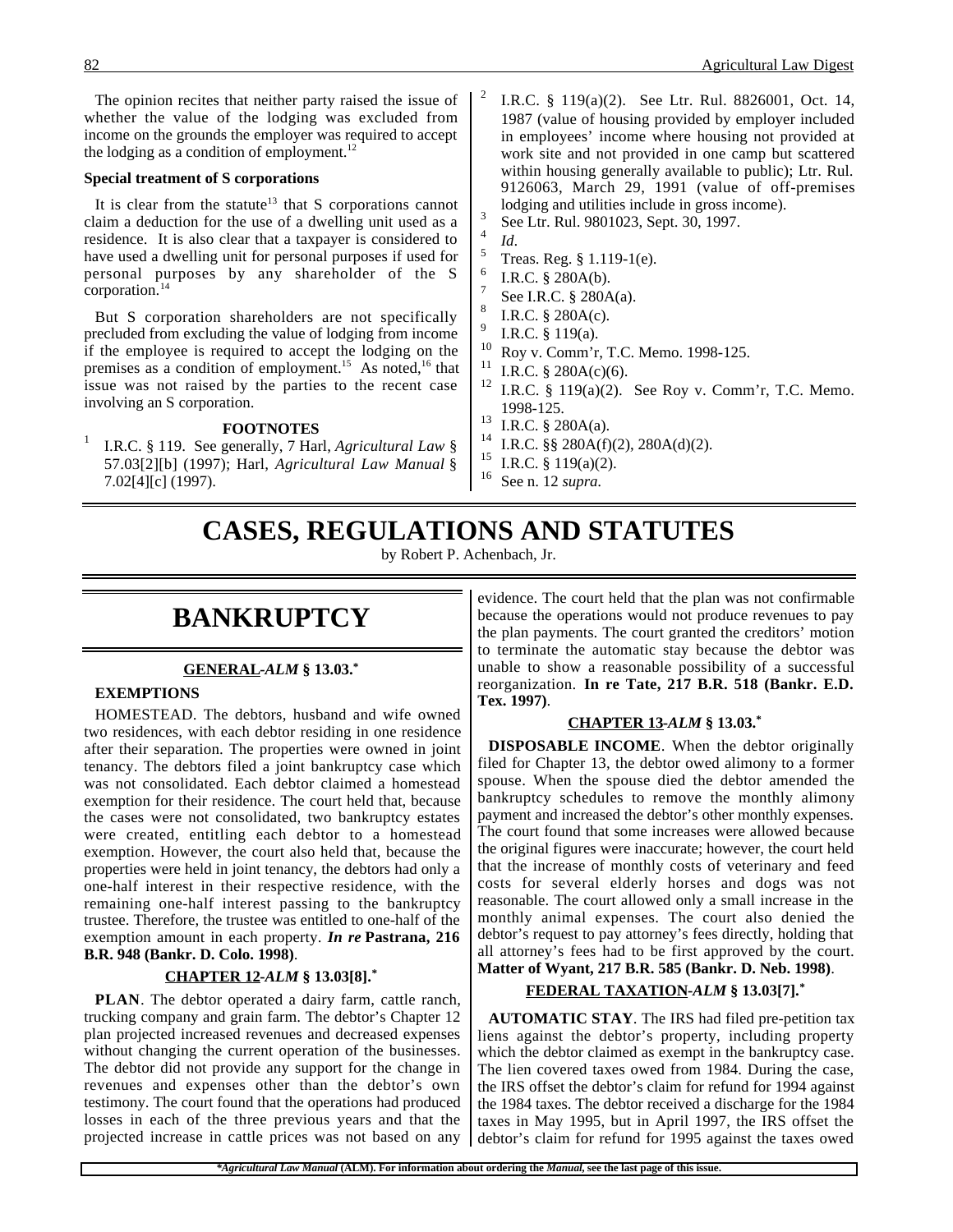for 1984. The debtor sought removal of the tax lien against the exempt property, arguing that the avoidance powers of Section 522(h) took precedence over the prohibition of avoidance of tax liens against exempt property, as provided by Section  $522(c)(2)(B)$ . The court held that Section  $522(c)(2)(B)$  took precedence and applied whether or not the liens were otherwise avoidable. The debtor also sought recovery of the offset refunds and damages for the IRS violation of the automatic stay. The IRS had placed the offsets in administrative freeze pending relief from the automatic stay and the court held that the administrative freeze did not violate the automatic stay. The court also held that the second offset occurred after the debtor's discharge of the 1984 taxes and was not allowed; therefore, the IRS was ordered to pay the refund plus interest. *In re* **Bearden, 216 B.R. 951 (Bankr. W.D. Okla. 1997)**.

The IRS began collection efforts against the debtor by seizing the debtor's inventory of automobiles. During the seizure process, the debtor filed for Chapter 11 and informed the IRS agents that further seizure of the automobiles would be a violation of the automatic stay. The agents contacted their superior who authorized the continued seizure. The autos were removed and placed in a secured lot until their return was ordered by the court. The debtor sought damages for violation of the automatic stay. The Bankruptcy Court held that the IRS agents acted in a good faith belief that the post-petition seizure was allowed because the levy was served on the debtor pre-petition. In addition, the Bankruptcy Court held that the debtor was not entitled to any damage award because the debtor failed to prove any actual damages from the post-petition removal of the autos. The Bankruptcy Court further held that the IRS was not entitled to any recovery for its expenses in executing the levy. On appeal, the District Court held that the debtor, as a corporation, could not sue for damages for a violation of the automatic stay. The court also refused to award damages in equity because the Bankruptcy Court had held that the agents' actions were made in good faith and because the debtor failed to prove any damages. *In re* **A & J Auto Sales, Inc., 98-1 U.S. Tax Cas. (CCH) ¶ 50,416 (D. N.H. 1998),** *aff'g***, 210 B.R. 667 (Bankr. D. N.H. 1997)**.

**DISCHARGE**. The debtors filed for Chapter 11 and the IRS filed a claims for secured, unsecured priority and general unsecured tax claims. The debtors' plan provided for full payment of the claims over the six years of the plan with interest from the date of confirmation. The IRS then sought from the debtor directly the post-petition, preconfirmation interest on its claims. The Bankruptcy Court held that, because the plan provided for full payment of the tax claims, no post-petition, preconfirmation interest was allowed. The District Court reversed, holding that it was irrelevant whether the underlying tax claim was paid in full or not *In re* **Heisson, 217 B.R. 1 (D. Mass. 1997),** *rev'g***, 192 B.R. 294 (Bankr. D. Mass. 1996)**.

The debtor failed to timely file income tax returns for 1982, 1983 and 1984. The debtor filed inaccurate W-4 forms and did not pay any income tax during those years. The IRS constructed substitute returns and assessed the taxpayer. After the assessments, the taxpayer had returns filed in November 1987. The taxpayer sought a ruling that the taxes were dischargeable. The IRS argued that the taxes were nondischargeable under Section 523(a)(1)(B) because the debtor's returns were filed after the substitute returns were constructed. The IRS claimed that the debtor's returns were a nullity once the substitute returns were constructed. The court disagreed and held that the taxes were not nondischargeable under Section 523. The IRS also argued that the taxes were nondischargeable under Section  $523(a)(1)(C)$  because the debtor intentionally tried to evade payment of taxes. The court held that the debtor willfully attempted to evade the tax liability through the debtor's failure to accurately file W-4 forms, to timely file income tax returns and to timely pay the taxes when the debtor was aware of the duty to file and pay taxes. *In re* **McGrath, 217 B.R. 389 (Bankr. N.D. N.Y. 1997)**.

**NET OPERATING LOSSES**. The debtor had filed for Chapter 11 and claimed net operating losses carried over from the bankruptcy estate. The bankruptcy estate did not file any income tax returns and the debtor provided no other evidence of a net operating loss from the estate. The court held that the debtor was not allowed any NOL from the estate because of the lack of substantiation of the claim. **Schaefer v. Comm'r, T.C. Memo. 1998-163**.

**POST-PETITION TAXES**. The debtor filed for Chapter 13 and had the plan confirmed without objections. The plan provided for payment of all priority tax claims. At the end of the plan and before the discharge was issued, the IRS filed a claim for post-petition taxes which would have been priority taxes if accrued pre-petition. The debtor argued that the post-petition tax claim should not be allowed because payment of the tax claim would prevent completion of the plan within the 60 month limit. The court noted that the amount paid to the trustee under the plan almost equaled the taxes owed, indicating that the debtor used the tax money to make the plan payments. The court held that the postpetition taxes were allowed and dismissed the case for failure to make the tax payments. *In re* **King, 217 B.R. 623 (Bankr. S.D. Cal. 1998)**.

### **CONTRACTS**

**BOARS**. The plaintiff purchased seven boars from the defendant for the purpose of breeding the plaintiff's gilts. The baby pigs born had shaker pig syndrome, also known as congenital tremors. The plaintiff brought suit for breach of express and implied warranties, negligent misrepresentation and fraudulent misrepresentation. The sales contract contained language recognizing that congenital tremors could exist in the purchased boars and limited the defendant's liability to the replacement of the boars or the refund of the purchase price. The plaintiff argued that the contract was unconscionable because the warranties were illusory since the warranties amounted to only a sale "as is" which would be unacceptable to any buyer. The court held that the warranty limitation language was clear and unambiguous and that the contract was not unconscionable because the plaintiff failed to show any unfair bargaining advantage held by the defendant or excess pressure exerted on the plaintiff to agree to the language. The court noted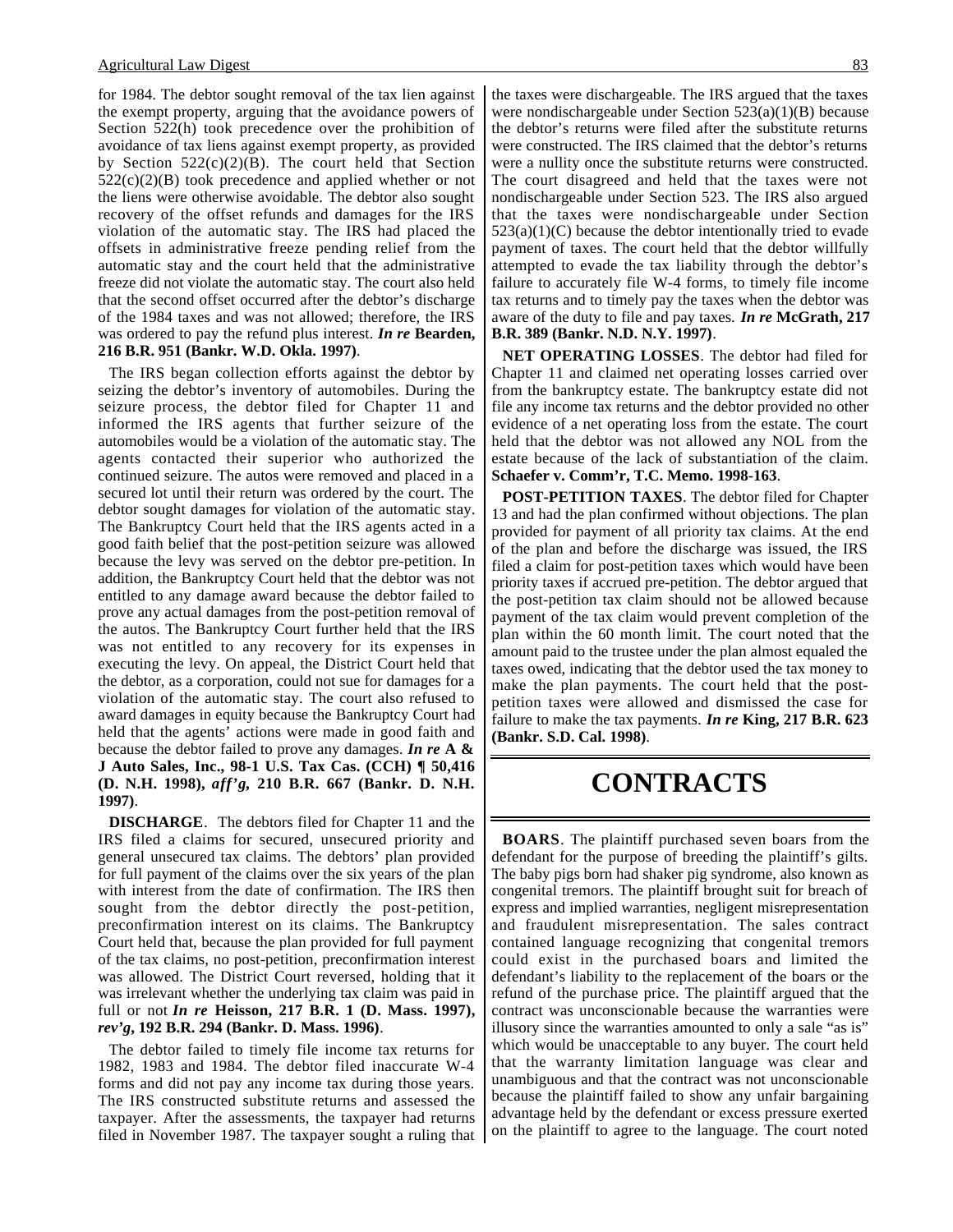that the limited warranty language was conspicuous and that the boars did conform to the contract provisions. The plaintiff also argued that the contract was invalid in that the remedies allowed for breach of the contract by the defendant had no relation to the possible damages that could result from a breach, as in this case where over 100 baby pigs were lost. The court held that the defendant's liability allowed by the contract was sufficient in that it would compensate the plaintiff for the loss of the goods involved in the contract. The court granted summary judgment for the defendant on the issue of negligent misrepresentation because the contract did not involve the supplying of information but involved only the sale of goods. The court also granted summary judgment on the claim of fraudulent misrepresentation because the contract explicitly acknowledged that the boars could have the congenital tremors virus, which was undetectable by testing. The case was appealed on the unconscionability issue alone and was affirmed. **Brunsman v. DeKalb Swine Breeders, Inc., 138 F.3d 358 (8th Cir. 1998),** *aff'g***, 952 F. Supp. 628 (N.D. Iowa 1996)**.

**HEDGE-TO-ARRIVE CONTRACTS**. The plaintiff was a grain farmer which entered into several hedge-toarrive or "flex-hedge" contracts with the defendant cooperatives. As in all of these cases, the increasing price for corn in 1995-96 reduced the profitability of these contracts to the cooperatives. The plaintiff in this case had also agreed to pay the margin costs of the contracts. Some of the contracts contained rollover provisions and in some cases, rollovers were allowed by the parties. The plaintiff rolled over all of the contracts at least once and several were rolled over several times. The plaintiff claimed that the contracts were void as illegal futures contracts under the Commodity Exchange Act. The defendants pointed to all of the reported cases which have held that such contracts were not invalid under the CEA. The plaintiff, however, argued that the rollover provisions and actual roll over of the contracts indicated that delivery was not intended. The court found, however, that the plaintiff intended to, and in some cases actually did, deliver the grain involved. The court held that a rollover provision in the grain contracts did not make the contracts invalid indeterminate contracts because the parties always intended an eventual delivery of the grain. Subscribers may order a copy of this case to be sent by mail or fax for \$3.00 from the Agricultural Law Press, P.O. Box 50703, Eugene, OR 97405; (541) 302-1958. **Oeltjenbrun v. CSA Investors, Inc., No. C 96-3136-MWB (N.D. Ia. 1998)**.

### **CORPORATIONS**

**PIERCING THE VEIL**. The defendant was the sole shareholder in a family farm corporation which was also named as a defendant. The plaintiffs were two farm laborers employed by the defendants. The plaintiffs sued for back wages after employment was terminated. The defendant shareholder was found personally liable for the back wages awarded to the plaintiffs and the defendant appealed. The court found that the corporate form was properly

disregarded to make the shareholder personally liable because (1) the shareholder was in complete control of the corporation, (2) the shareholder was held out as the owner of the farm business, (3) there was no indication that the corporation was represented to the community as a separate entity from the shareholder, (4) the corporation did not keep full records or meet all formalities of the corporate form, and (5) the corporation was undercapitalized. The court noted that the last element would have produced an inequitable result if the corporate form was upheld in this case. **Hutchinson v. Anderson, 950 P.2d 1275 (Idaho Ct. App. 1997)**.

### **FEDERAL AGRICULTURAL PROGRAMS**

**CONSERVATION**. The CCC has announced an invitation to State governments to propose Conservation Reserve Enhancement Program (CREP) projects under the general Conservation Reserve Program, which is governed by regulations under 7 CFR Part 1410. CREP is an opportunity for the joining of resources of the Federal and State governments to address critical environmental issues such as soil erosion, water quality degradation and wildlife habitat loss associated with agricultural activities. This action is also part of the National Performance Review Initiative to deliver better service and foster partnership and community solutions. **63 Fed. Reg. 28965 (May 27, 1998)**.

**EGGS**. The Food Safety and Inspection Service and Food and Drug Administration have announced advanced notice of proposed rule making concerning a farm-to-table food safety system for shell eggs. Interested persons are requested to comment on the alternatives discussed in the advance notice of proposed rulemaking, suggest other possible approaches, and provide information that will help the agencies weigh the merits of all alternatives. In addition to the actions contemplated in this ANPR, both agencies are planning to take actions that address adoption of refrigeration and labeling requirements that are designed to reduce the risk of foodborne illness. **63 Fed. Reg. 27502 (May 19, 1998)**.

**MILK**. The AMS has issued proposed regulations amending the Fluid Milk Promotion Order. The proposed amendments, requested by the National Fluid Milk Processor Promotion Board, which administers the Order, would modify the membership status and term of office of Board members. The proposed rule would also amend order language pertaining to committees and intellectual property rights (patents, copyrights, inventions, and publications). The Board believes that the proposed amendments are necessary to maintain Board membership continuity. **63 Fed. Reg. 28292 (May 22, 1998)**.

**WAREHOUSES**. The FSA has announced that, as a result of two Federal District Court Orders and the cotton industry's continued encouragement, it is presently contemplating the issuance of a proposed rule that would address the statutory phrase ``without unnecessary delay''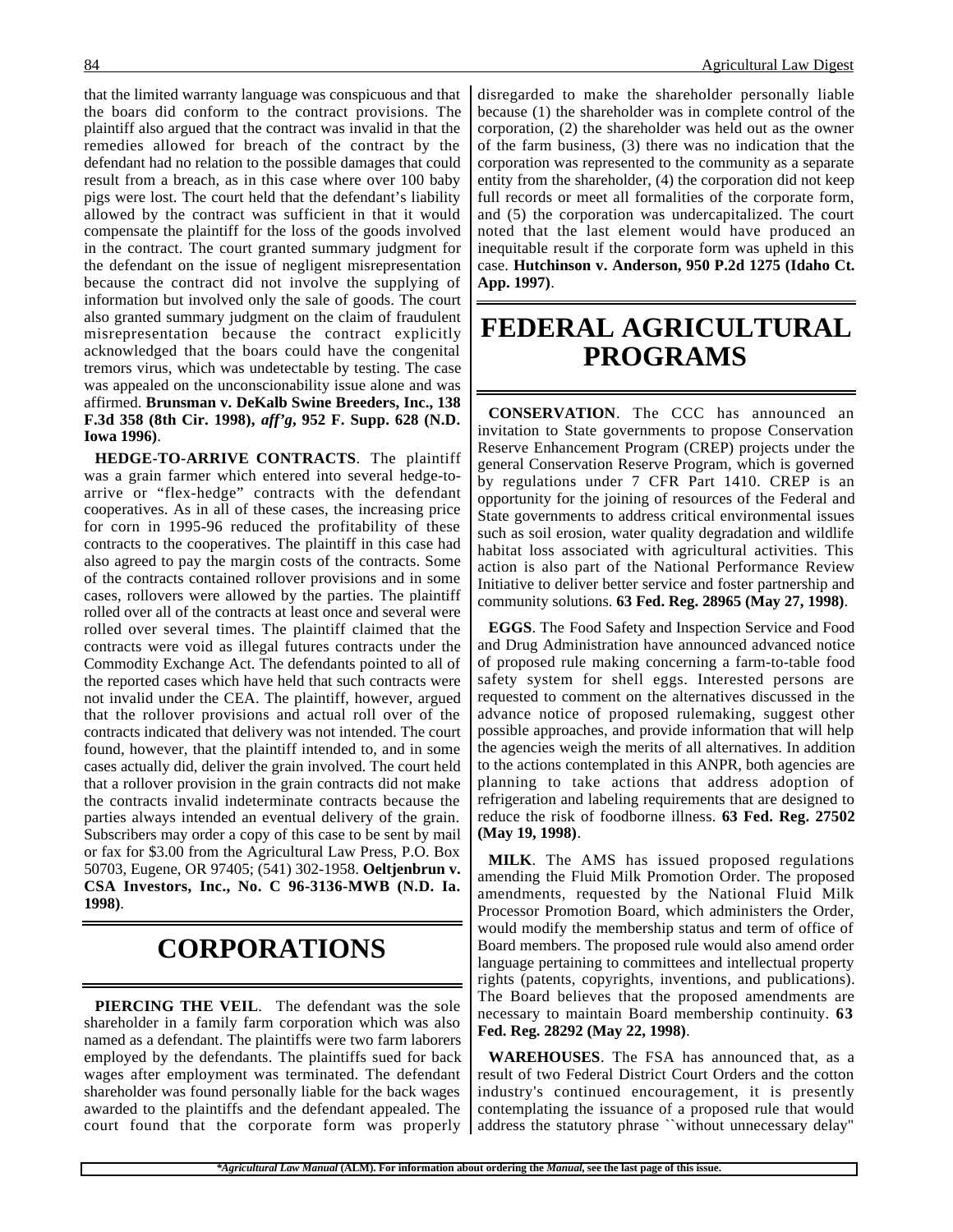contained in sections 17 and 21 of the United States Warehouse Act, 7 U.S.C. §§ 259, 262. In developing the proposed rule, FSA will consider all distinct options that would satisfy and complement the cotton industry's diverse segments in forging a national weekly minimum cotton flow standard. Upon receipt and review of all comments timely received in response to this advance notice of proposed rulemaking, FSA will develop a proposed rule regarding the implementation and administration of a national cotton flow standard, which provides yet another opportunity for the public to comment before the USDA would implement a final cotton flow standard. **63 Fed. Reg. 28488 (May 26, 1998)**.

### **FEDERAL ESTATE AND GIFT TAX**

 **CHARITABLE DEDUCTION**. The taxpayer established a tax-exempt private foundation and named the foundation as beneficiary of several IRAs owned by the taxpayer. The IRS ruled that the value of the IRAs at the time of the taxpayer's death would be included in the taxpayer's gross estate and that the estate would be entitled to a charitable deduction for the value of the IRAs passing to the private foundation. The IRS also ruled that income earned by the IRAs after the death of the taxpayer would be income in respect of decedent as to the foundation. **Ltr. Rul. 9818009, Jan. 8, 1998**.

**DISCLAIMERS**. The taxpayer was the beneficiary of an irrevocable trust created before 1935. The taxpayer had a testamentary power of appointment over trust principal but disclaimed that power. The taxpayer's spouse was a remainder beneficiary of the trust and also disclaimed any power of appointment. Within nine months of the taxpayer's disclaimer, the spouse disclaimed any interest in trust income or principal. The IRS ruled that the spouse's disclaimer was effective for estate tax purposes and would not result in any gift or generation skipping-transfer tax. **Ltr. Rul. 9818053, Feb. 2, 1998**.

**POWER OF APPOINTMENT**. The taxpayer was a beneficiary of a trust, created in 1935, which provided for a corporate trustee. The taxpayer had the power to request distribution of trust corpus but only with the consent and approval of the trustee. The taxpayer also had the power to remove the corporate trustee and replace it with another corporate trustee. The IRS ruled that neither power of the taxpayer was a general power of appointment. **Ltr. Rul. 9818054, Feb. 2, 1998**.

**VALUATION**. The decedent owned stock in two corporations. The corporation owned real property with built-in capital gains liability. At the time of the decedent's death, the property was subject to possible condemnation sale to a governmental unit, and after the decedent's death the property was sold to the governmental unit. The corporation made an election, under I.R.C. 1033, not to recognize gain from the sale and to obtain replacement property. Also, a year after the decedent's death, the decedent's stock was purchased by a related person. The

estate valued the decedent's stock using the purchase price of the stock sale and reduced that value by the stock's share of the amount of built-in gains in the property. The IRS argued that no discount for built-in gains was allowed because the corporation had no plan of liquidation or sale of the property which would produce recognized gain. The court agreed, noting that the Section 1033 election also demonstrated that no gain would be recognized by the corporation from the sale. The deferral of the gain made recognition of the gain too speculative to include the gain as a discount of the property value for estate tax purposes. **Estate of Welch v. Comm'r, T.C. Memo. 1998-167**.

The taxpayers established two 15-year, irrevocable trusts and each trust received a one-half interest in the taxpayers' personal residence. The residence consisted of a house, guest cottage, swimming pool, pump house, garage with three room apartment, and two barns. The trust provided that the property could not be sold to the taxpayers or an entity controlled by the taxpayers. The IRS ruled that the trust was a qualified personal residence trust. **Ltr. Rul. 9818014, Jan. 21, 1998**.

CCH has reported that the director of the IRS Estate and Gift Tax Administration stated that family limited partnership interests are evaluated in a fact and circumstances approach to determining whether the partnerships are established for bona fide business or estate planning purposes or improperly only for purposes of evading estate and gift tax. **CCH News-Federal, 98Taxday, Item #M. 1, May 18, 1998**.

### **FEDERAL INCOME TAXATION**

**ACCOUNTING METHOD**. The IRS has issued proposed revenue procedures providing guidance for IRSinitiated accounting method changes. The proposal also provides procedures the IRS would use for accounting method issues raised and resolved on a nonaccountingmethod-change basis. **Notice 98-31, I.R.B. 1998-22**.

**BAD DEBT DEDUCTION.** The taxpayers, husband and wife, purchased real property as part of investments in real property. The taxpayers sold the real property to third parties in cash and a second deed of trust for the balance which was due in one year. The third parties borrowed the cash payment and sued the creditor for fraud, an action in which the taxpayers participated and incurred legal fees. The third parties never paid the balance due on the deed of trust to the taxpayers and they claimed the unpaid amount as a business bad debt. The legal fees were also claimed as business expenses. The taxpayers claimed that they were in the real estate selling business but the court found that the taxpayers did not sell enough real estate on a regular basis to qualify as a business; instead, the court held that the taxpayers' purchase of the real estate was for investment purposes. The court held that the unpaid portion of the sale price of the real estate was not eligible for a bad debt deduction because the taxpayers had no basis in the loan amount. The legal fees were allowed only as miscellaneous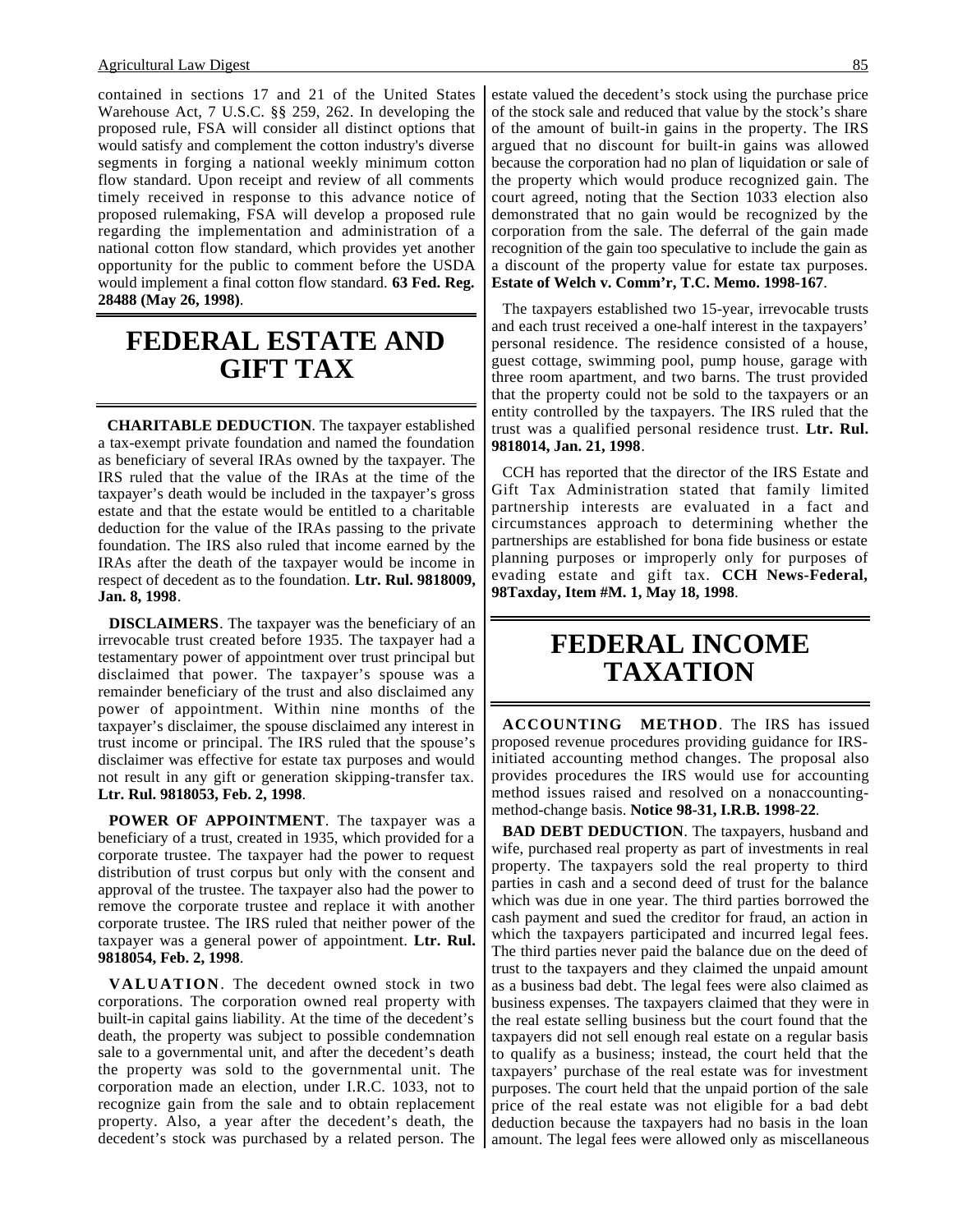deductions because the fees were not incurred as part of a business. **Douglas v. Comm'r, T.C. Memo. 1998-195**.

**COMPUTERS**. The taxpayer operated a consulting business and purchased a computer used in that business. The taxpayer claimed the computer expense as a current business expense but did not file Form 4562 to make the expense method depreciation election under I.R.C. § 179 to deduct currently the cost of the computer. The court held that the expense method deduction of the computer cost was not allowed because of the taxpayer's failure to timely file the election. **Shores v. Comm'r, T.C. Memo. 1998-193**.

**DEPRECIATION-***ALM* **§ 4.03[4].\*** The taxpayer operated a trucking business and purchased a truck for \$14,000, plus \$500 for a warranty. The taxpayer calculated depreciation on the truck by using a \$14,500 basis. Although the court acknowledged that a warranty could enhance the value of a capital asset and could be included in the basis for depreciation, the court held that the value of the warranty could not be included in the truck basis because the taxpayer did not present the warranty to the court for determination of whether the warranty enhanced the value of the truck sufficient to create an asset with a useful life. **Novoa v. Comm'r, T.C. Memo. 1998-192**.

**FARM AND RANCH RISK MANAGEMENT ACCOUNTS**. Legislation has been introduced in the U.S. Senate to create a deduction for contributions made to a "farm or ranch risk management account" (FARRM account). The deduction would be limited to 20 percent of the taxpayer's taxable income from a farming business. The contributions are to be invested in cash or other interest bearing obligations with trust income taxable to the trust. The FARRM account is to be a grantor trust for the benefit of the taxpayer and contributions are to be redistributed to the grantor within five years, with distributions included in income. **S. 2078**.

**FORECLOSURE**. The taxpayers owned two rental properties for more than one year. The first property had a basis of \$32,000 and a recourse mortgage of \$43,000 and was sold at foreclosure for \$54,000. The second property had a basis of \$84,000, a recourse mortgage of \$88,000 and was sold at foreclosure for \$106,000. The taxpayers claimed an ordinary loss of \$13,000 from the sales, calculated as the loss of equity less depreciation. The IRS disallowed the ordinary losses and determined that the taxpayers had \$14,000 in long-term capital gain, calculated as the difference between the total mortgage liability relieved and the total adjusted basis in both properties. The taxpayers argued that no gain was realized because they did not receive any money from the sales. The court held that the transaction was to be treated as if the taxpayers received the sale proceeds and then paid off the mortgages. The taxpayers were assessed an accuracy-related penalty because their accountant had informed them that gain and not loss was recognized from the sales. Query: Should not the realized gain be the difference between fair market value and adjusted basis, with discharge of indebtedness income to the extent the indebtedness relieved exceeded fair market value? The court does not discuss the fair market value of the properties involved, although the sale proceeds would be one indication of that value. Neil Harl will publish

an article on this case in the next issue of the *Digest*. **Emmons v. Comm'r, T.C. Memo. 1998-173**.

**INSTALLMENT REPORTING-***ALM* **§ 6.03[1].\*** The taxpayers were beneficiaries of liquidating trusts established to liquidate the assets of corporations owned by the taxpayers. Some of the assets held by the trusts were installment notes held by parties related to the corporations, including shareholders who were individuals, partnerships and other corporations. The notes were modified to allow the obligors to make some installment payments by transferring real and personal property with fair market values equal to the installments. The notes were also modified by exchanging the notes for other additional notes with pro rata shares of the obligation of the original notes. The IRS ruled that neither of the modifications caused recognition of gain or loss because the modifications did not alter the rights and obligations of the original notes. **Ltr. Rul. 9819043, Feb. 11, 1998**.

**RESEARCH AND DEVELOPMENT EXPENSES**. The taxpayers invested \$50,000 each in a partnership company formed to "further research and development of technology involved in" reusable and recyclable plastic containers. The taxpayers claimed to materially participate in the company and claimed the \$50,000 contributions as research and development expenses. However, the taxpayers provided no evidence of the use of the funds by the company nor of the activities performed by the taxpayers in the company. The court held that the contributions were not deductible because the taxpayers failed to substantiate the use the funds or their activities in the company. The court rejected the argument that the mere investing of the \$50,000 was sufficient participation.

#### **Sheehy v. Comm'r, T.C. Memo. 1998-183**.

**SAFE HARBOR INTEREST RATES June 1998**

|            |      | Annual Semi-annual | Quarterly | Monthly |
|------------|------|--------------------|-----------|---------|
|            |      | Short-term         |           |         |
| <b>AFR</b> | 5.58 | 5.50               | 5.46      | 5.44    |
| 110% AFR   | 6.14 | 6.05               | 6.00      | 5.98    |
| 120% AFR   | 6.71 | 6.60               | 6.55      | 6.51    |
| Mid-term   |      |                    |           |         |
| <b>AFR</b> | 5.77 | 5.69               | 5.65      | 5.62    |
| 110% AFR   | 6.36 | 6.26               | 6.21      | 6.18    |
| 120% AFR   | 6.95 | 6.83               | 6.77      | 6.73    |
|            |      | Long-term          |           |         |
| <b>AFR</b> | 6.02 | 5.93               | 5.89      | 5.86    |
| 110% AFR   | 6.63 | 6.52               | 6.47      | 6.43    |
| 120% AFR   | 7.25 | 7.12               | 7.06      | 7.02    |

#### **S CORPORATIONS-***ALM* **§ 7.02[3][c].\***

SHAREHOLDER BASIS. The taxpayers were shareholders in an S corporation which manufactured coated steel products. The corporation encountered financial troubles and was forced into involuntary Chapter 7 bankruptcy in 1992. The case continued for four years and included interim payments to creditors and negotiations with various parties. A discharge was granted in 1996. The taxpayers claimed discharge of indebtedness income from the S corporation in 1992 because the corporation was in bankruptcy, insolvent and was not able to pay the claims against it. The court held that no discharge of indebtedness occurred in 1992 because the bankruptcy proceeding was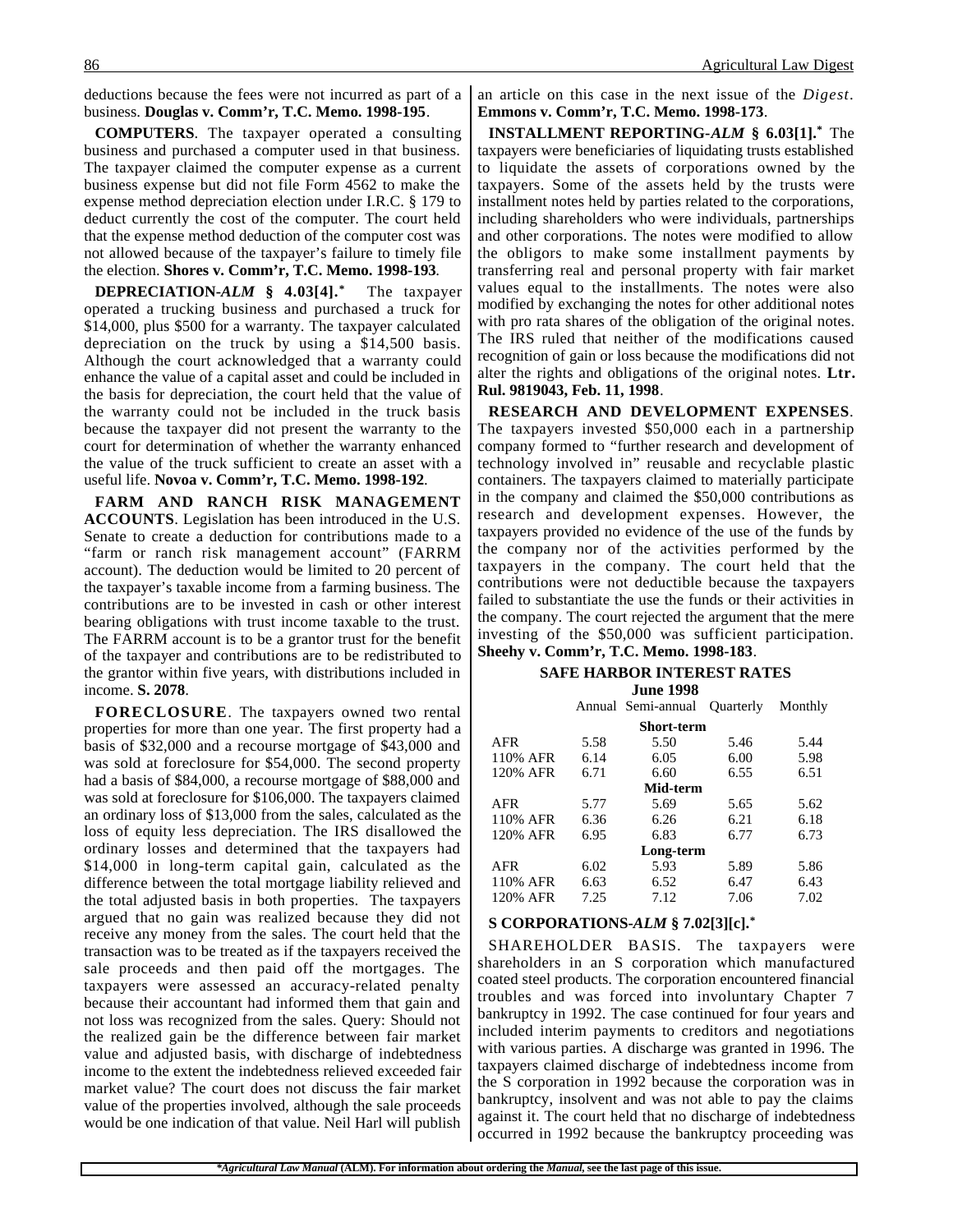still active and no discharge was granted in that year; therefore, no identifiable event occurred which discharged any debt. The court also held that, even if discharge of indebtedness income was realized in 1992, the income could not be used to increase the shareholders' basis in the corporation. **Friedman v. Comm'r, T.C. Memo. 1998-196**.

**SOCIAL SECURITY BENEFITS**. The taxpayers had reached retirement age and was receiving social security benefits. Because the taxpayer had substantial adjusted gross income, 85 percent of the social security benefits were included in income under I.R.C. § 86. The taxpayers argued that the taxation of the social security benefits was unfair in that the taxation was different from the taxation of private pension benefits. The court held that the tax of Section 86 had a rational basis in taxing only those individuals with substantial income from other sources. **Roberts v. Comm'r, T.C. Memo. 1998-172**.

**TRUSTS**. The taxpayers were self-employed as salespersons in a network marketing business. The taxpayers established a trust for their benefit and had all income contributed to the trust. The taxpayers did not file personal income tax returns for the income contributed to the trust, nor did the taxpayers file an income tax return for the trust. The IRS disallowed the trust as a sham for income tax purposes. The taxpayers claimed that the trust was bona fide because it was intended to serve their estate tax planning needs. The court held for the IRS because the taxpayers failed to demonstrate that they had no control over the income after it was contributed to the trust. **Prindle International Marketing v. Comm'r, T.C. Memo. 1998- 164**.

### **NUISANCE**

**FEED LOT-***ALM* **§ 13.08.\*** The plaintiff operated a farm on land purchased prior to the defendant's purchase of the neighboring land. The defendants first operated a small feedlot on the land but eventually enlarged the operation to over 40,000 head of livestock and a beef processing operation. The plaintiffs sued in federal court to enjoin the operation of the feedlot and processing plant and sought damages. The federal court certified a question to the Washington Supreme Court as to whether the provision in the Washington right-to-farm act allowing damages included damages for an action in nuisance. The Washington act provided that pre-existing agricultural operations were not deemed to be a nuisance and then added a provision that the act did not prevent any right to sue for damages. The Washington court held that the damage provision did not apply to nuisance actions where the agricultural operation was not deemed to be a nuisance under the act. In reaching this decision, the court also stated that the act was not applicable where the agricultural operation started after the complaining party acquired its land. The court also stated that the act did not apply as between two agricultural operations. The dissent noted that these statements by the court were not part of the certified question. **Buchanan v. Simplot Feeders, L.P., 952 P.2d 610 (Wash. 1998)**.

### **PRODUCT LIABILITY**

**HAY BALER-***ALM* **§ 2.04.\*** The plaintiff's decedent was killed when the decedent became entangled in a round hay baler manufactured by the defendant. The plaintiff sued for negligence, strict liability and breach of implied warranty. The defendant sought summary judgment, arguing that the baler was not defectively designed and the plaintiff failed to show causation. The defendant claimed that there was no evidence that alternative designs were available and feasible. The plaintiff had provided evidence that other manufacturers were producing balers with additional safety features. The court held the plaintiff's evidence was sufficient to raise a jury question as to negligent design. The court also denied summary judgment on the causation issue because the plaintiff's experts would testify as to the defects in the baler which could have caused the injury, creating a jury question as to causation. **Kinser v. Gehl Co., 989 F. Supp. 1144 (D. Kan. 1997)**.

### **STATE REGULATION OF AGRICULTURE**

**WEEDS**. The plaintiff was a conservation society which purchased 21 lots in a subdivision on the Louisiana shores of the Gulf of Mexico. The land was purchased to restore and preserve the natural vegetation on the land. The remaining lots were used for residences and other private uses. The residence owners complained to the parish authorities who added the subdivision to the list of subdivisions covered by the grass and weed ordinance. The parish police jury determined that the vegetation on the plaintiff's lots was weeds and ordered the removal of the vegetation. The neighbors complained that the vegetation encouraged the growth of insects and small animals, although the defendants presented no evidence of any increase of pests. The court found that the vegetation growing on the plaintiff's land was not weeds because the vegetation furthered the purpose of the ownership of the lands, the preservation of natural flora and fauna. Therefore, the court held that the enforcement of the grass and weeds ordinance was arbitrary and capricious and upheld the injunction against enforcement of the ordinance against the plaintiff's property. **Baton Rouge Audubon Society v. Sandifer, 702 S.2d 997 (La. Ct. App. 1997)**.

### **CITATION UPDATES**

**Goodell v. Humboldt County, 575 N.W.2d 486 (Iowa 1998)** (livestock confinement facilities) see p. 39 *supra*.